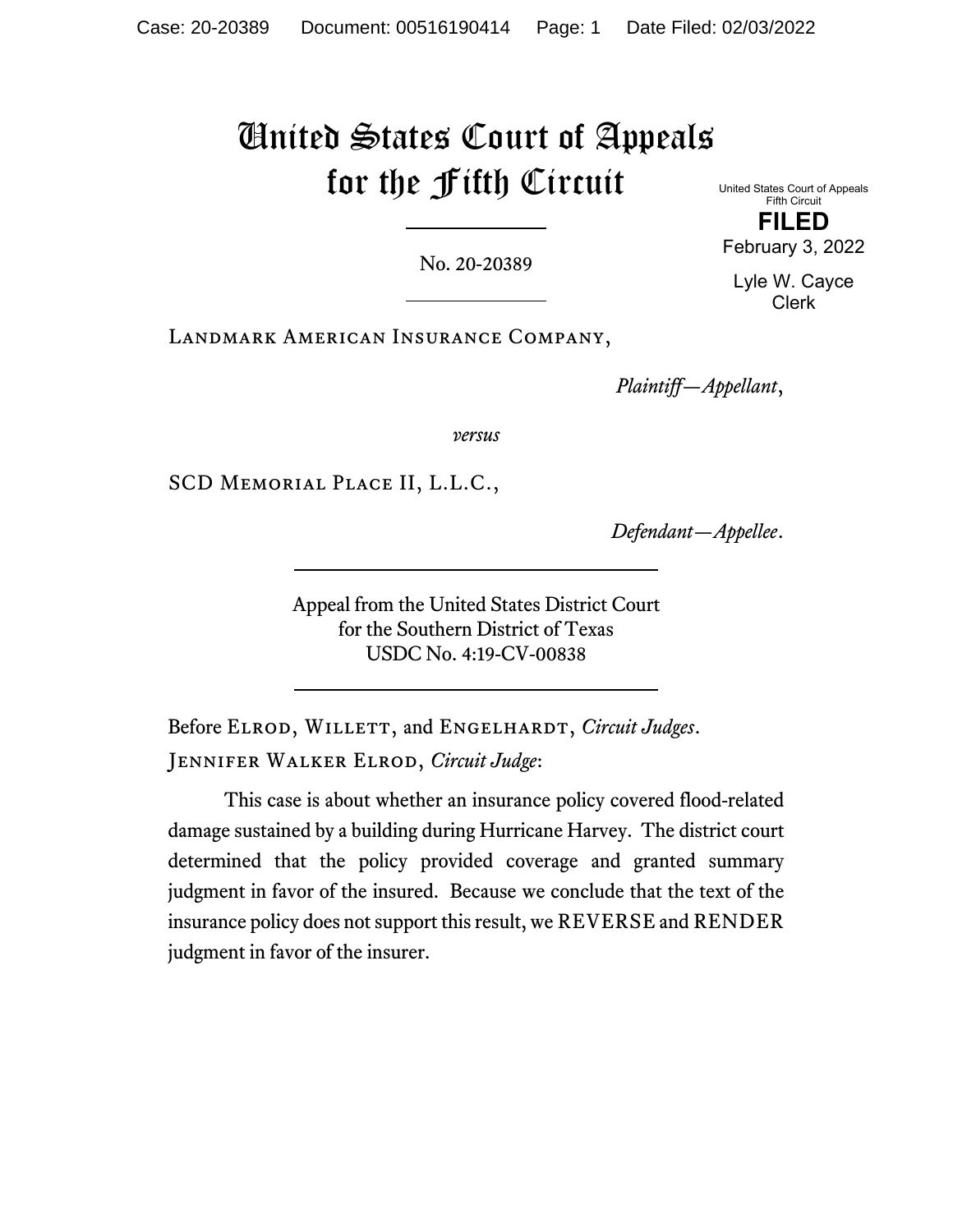I.

In 2016, Landmark American Insurance Company ("Landmark") issued an insurance policy to SCD Memorial Place II, L.L.C. ("SCD") that covered several SCD properties and was effective from August 31, 2016 to September 7, 2017.

The Landmark policy was a "deductible buy back policy," a type of insurance policy that an insured may choose to purchase when the insured's primary insurance policy has a high deductible.If the insured makes a claim on the primary insurance policy, the deductible buy back policy may cover all or a portion of the deductible required by the primary policy, reducing the insured's out-of-pocket costs.

In this case, SCD's primary insurance policy was a policy issued by the Lexington Insurance Company.The Lexington policy was a "all risks" policy that covered "all risks of direct physical loss or damage including flood, earth movement, and equipment breakdown." The Lexington policy had a high deductible and thus, the insured purchased the separate Landmark policy to help cover the cost of that deductible.

The "Insuring Clause" of the Landmark policy outlines the type of damage for which it would cover the deductible of the primary insurance policy.Specifically, Landmark agreed to indemnify the insured for damage "caused by any of such perils as are set forth in item 3 of the schedule, and which are also covered by  $\dots$  the 'Primary Insurer(s).'"

Item 3, in turn, states: "Perils Covered: Windstorm or Hail associated with a Named Storm." Beneath this, it states that it is "[e]xcluding Terrorism." Finally, it specifies that "Named Storm" is "[f]ollowing Named Storm definition in Lexington Insurance Company's policy." The "Named Storm" definition from the Lexington policy that is expressly incorporated into Item 3 is "a storm that has been declared by the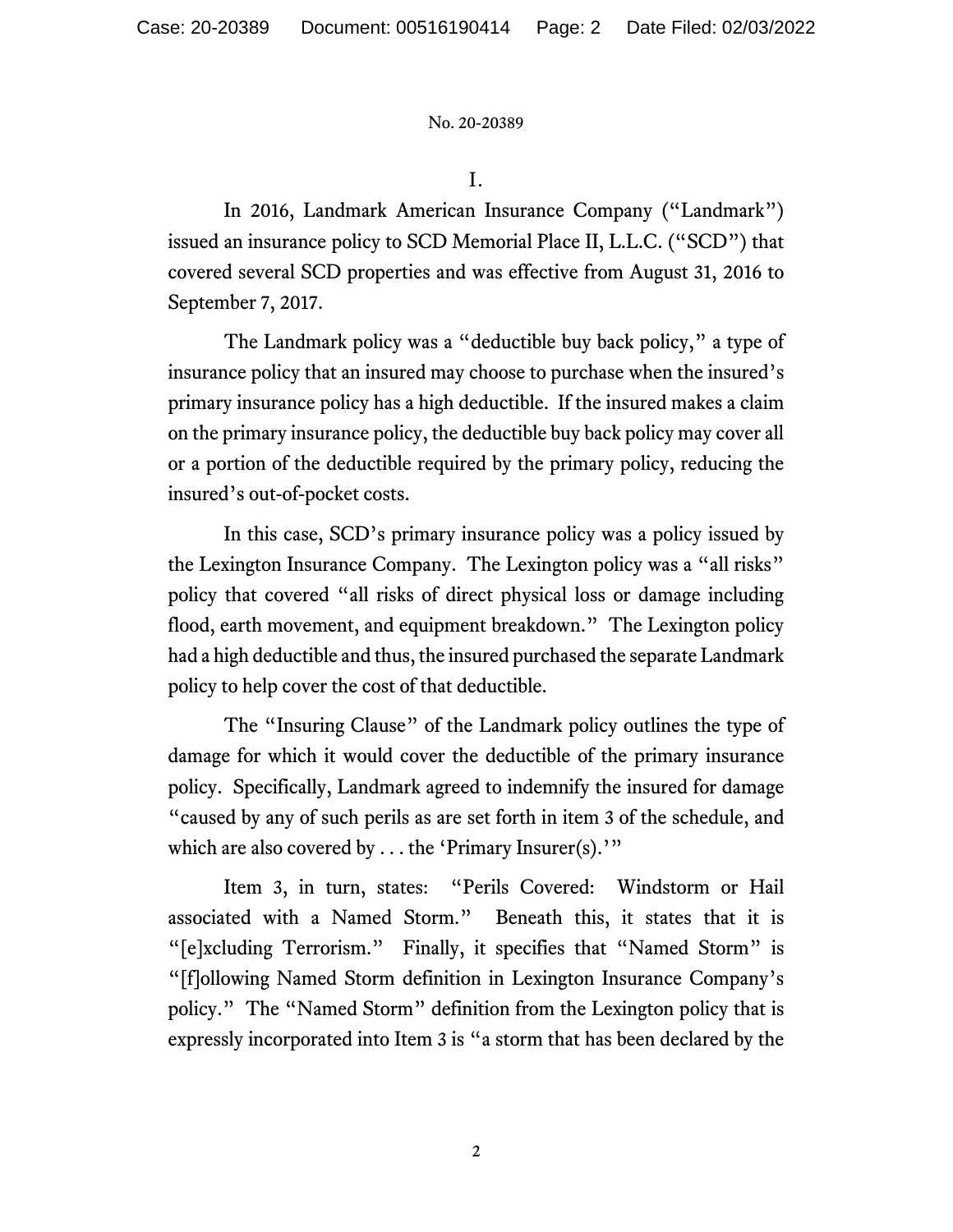National Weather Service to be a Hurricane, Typhoon, Tropical Cyclone, Tropical Storm or Tropical Depression."

In August 2017, Hurricane Harvey made landfall. The parties agree that Hurricane Harvey was a "Named Storm," as defined under the Lexington and Landmark policies and also that it caused tremendous damage to one of SCD's insured properties.

The damage occurred when Buffalo Bayou overflowed its banks and water flowed onto SCD's property.<sup>1</sup> An independent adjuster retained by Lexington confirmed to the in-house claims handler at Landmark that there was no reported wind damage to the property. Likewise, there is no evidence that the property suffered damage from hail.

SCD submitted a claim under the Lexington policy, which paid out millions of dollars for physical loss or damage in excess of the "Windstorm deductible" in that policy. SCD also submitted a claim to Landmark to cover its deductible under the Lexington policy.

Shortly after receiving a letter from SCD stating a claim for the deductible, Landmark filed this lawsuit against SCD, seeking a declaration that the policy it issued to SCD did not apply to the loss sustained.

The parties filed cross-motions for summary judgment. The motions were referred to a magistrate judge, whose memorandum and recommendation recommended granting SCD's motion for summary

<sup>&</sup>lt;sup>1</sup> SCD contends that the water damage to the property was due not to natural overflow but rather to the decision of the Army Corps of Engineers to purposefully release water from the Addicks and Barker reservoirs into the bayou to prevent those reservoirs from overflowing. But SCD does not suggest that the true cause was wind- or hail-related; as such, whether the water damage is due to a "flood" or a "controlled release" is not material to the issues on appeal.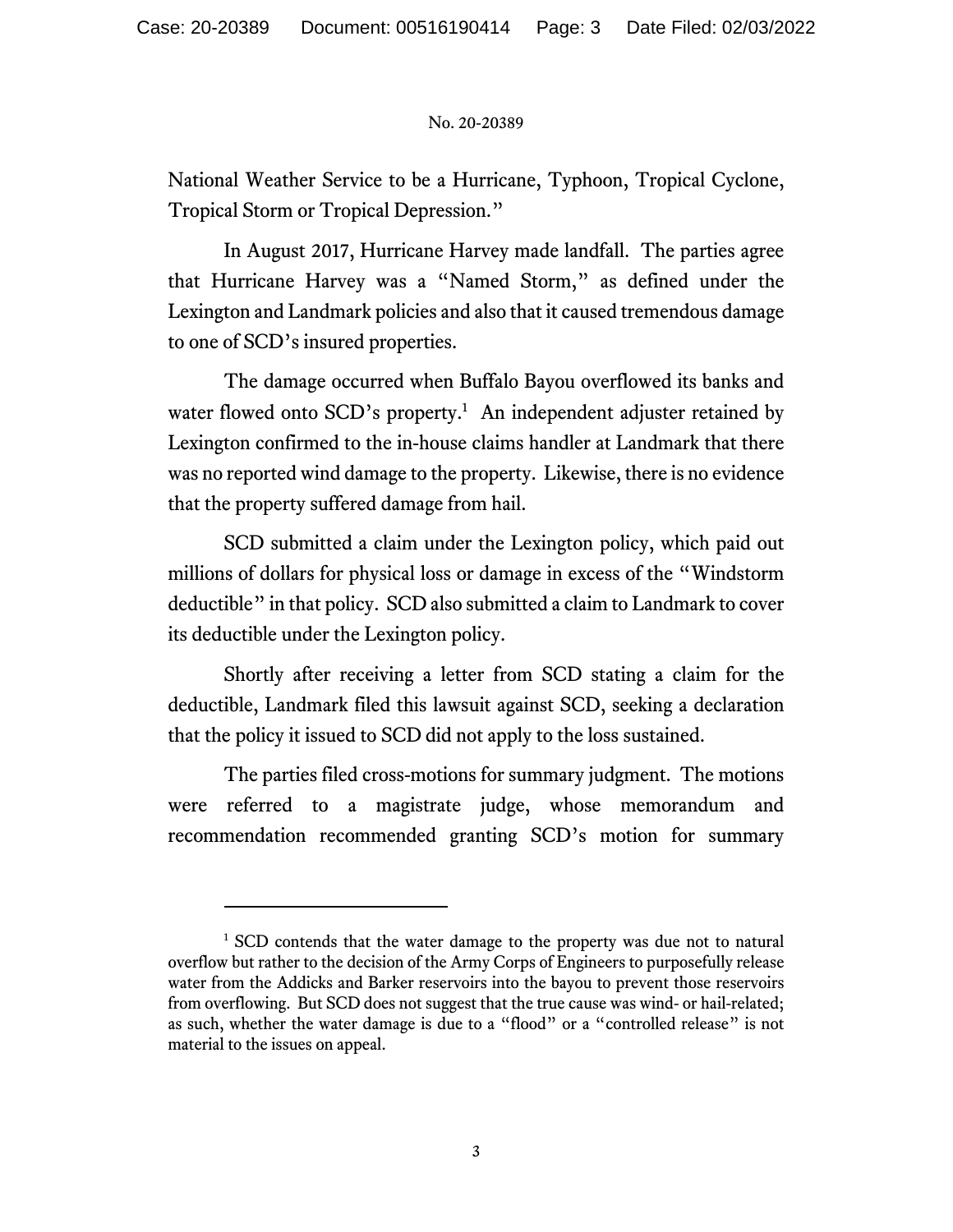judgment and denying Landmark's. The district court adopted the memorandum and recommendation in full. Landmark timely appealed.

II.

We review a grant of summary judgment "*de novo*, applying the same standard on appeal that is applied by the district court." *See Tiblier v. Dlabal*, 743 F.3d 1004, 1007 (5th Cir. 2014) (quoting *Coliseum Square Ass'n, Inc. v. Jackson*, 465 F.3d 215, 244 (5th Cir. 2006)). Under Rule 56, "[t]he court shall grant summary judgment if the movant shows that there is no genuine dispute as to any material fact and the movant is entitled to judgment as a matter of law." Fed. R. Civ. P. 56(a).

"Because Texas law governs this claim, we employ the principles of Texas contract construction" in interpreting the policy here. *Am. Int'l Specialty Lines Ins. Co. v. Rentech Steel LLC*, 620 F.3d 558, 562 (5th Cir. 2010). Under Texas law, "insurance policies are construed according to common principles governing the construction of contracts, and the interpretation of an insurance policy is a question of law for a court to determine." *Id.* We interpret insurance policies to "effectuate the intent of the parties at the time the contracts were formed." *Amerisure Ins. Co. v. Navigators Ins. Co.,* 611 F.3d 299, 309 (5th Cir. 2010) (quoting *Mid-Continent Cas. Co. v. JHP Dev., Inc.*, 557 F.3d 207, 212 (5th Cir. 2009)).

If an insurance policy "is worded so that it can be given only one reasonable construction, it will be enforced as written." *John M. O'Quinn, P.C. v. Lexington Ins. Co.*, 906 F.3d 363, 367 (5th Cir. 2018) (quoting *Nat'l Union Fire Ins. Co. of Pittsburgh v. Hudson Energy Co.*, 811 S.W.2d 552, 555 (Tex. 1991)). When an insurance contract is ambiguous—meaning that it is susceptible to more than one reasonable interpretation—we adopt the interpretation that affords coverage. *See Amerisure Ins. Co.*, 611 F.3d at 309. But a policy is not ambiguous "merely because different parties—or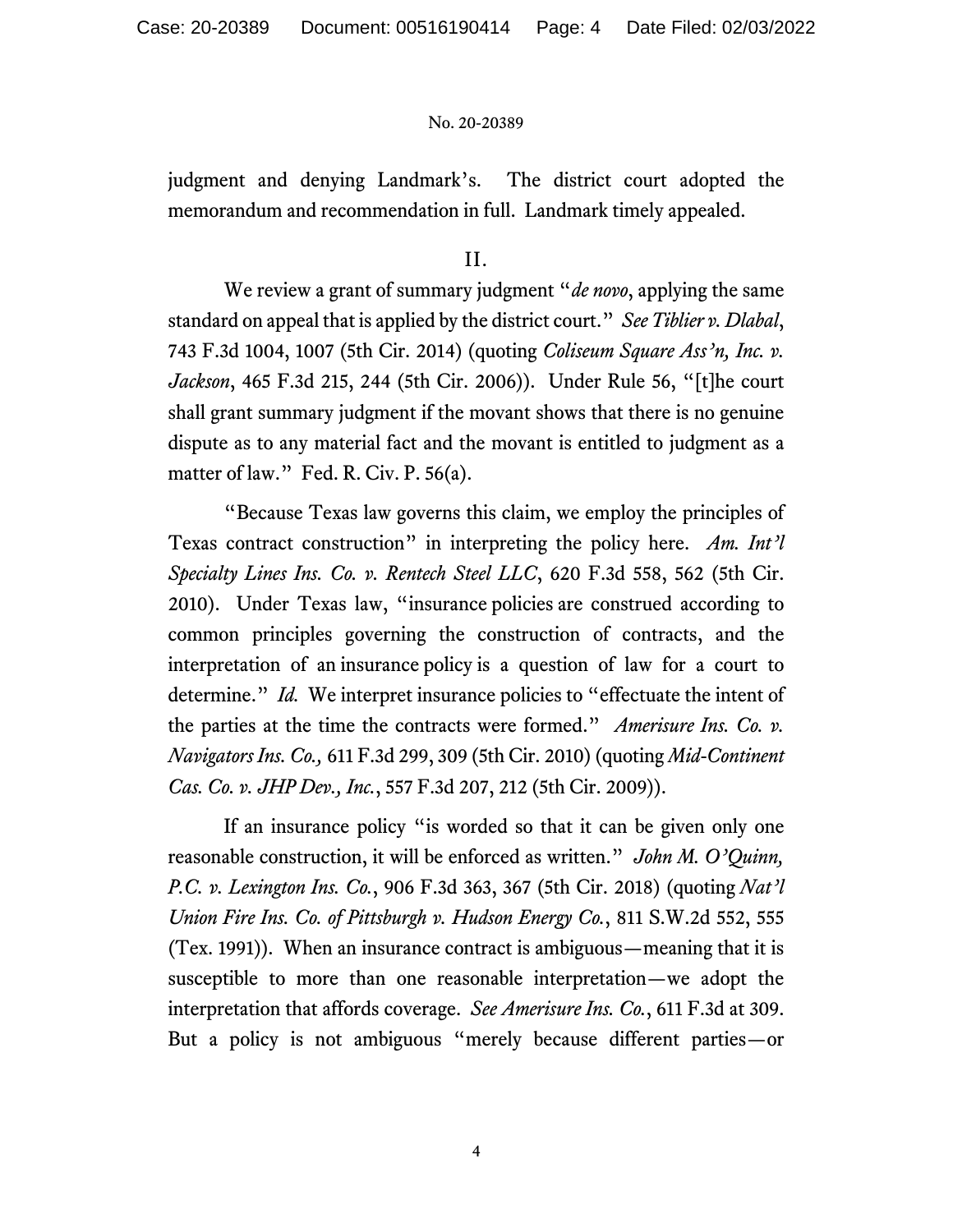judges—offer conflicting interpretations." *Pan Am Equities, Inc. v. Lexington Ins. Co.*, 959 F.3d 671, 674 (5th Cir. 2020). If the policy's wording "can be given a definite or certain legal meaning, [then] it is not ambiguous." *Tesoro Ref. & Mktg. Co., L.L.C. v. Nat'l Union Fire Ins. Co. of Pittsburgh*, 833 F.3d 470, 474 (5th Cir. 2016) (alterations in original) (quoting *American Mfrs. Mut. Ins. Co. v. Schaefer*, 124 S.W.3d 154, 157 (Tex. 2003)). Furthermore, ambiguity "cannot be fashioned via parol evidence." *Pan Am Equities*, 959 F.3d at 674.

# III.

Both parties agree that the Landmark policy is unambiguous. Namely, they contend that the phrase "Perils Covered: Windstorm or Hail associated with a Named Storm" has only one reasonable interpretation. Naturally, both parties contend that the only reasonable interpretation cuts their way.

Landmark argues that the policy covers the specified perils of "Windstorm or Hail" that are "associated with a Named Storm [here, Hurricane Harvey]" but not *all* perils associated with a Named Storm. In other words, it is a "named perils" rather than "all risks" policy—it covers only the perils specified in the policy and does not need to use additional exclusionary language.

SCD cites *Pan Am Equities, Inc. v. Lexington Insurance Company* for the proposition that, under Fifth Circuit law, Hurricane Harvey was a "Windstorm" and therefore the policy covers all perils associated it. 959 F.3d at 677. Under SCD's interpretation, Landmark is on the hook to cover all damage from "[f]lood, wind, wind gusts, storm surges, tornados, cyclones, hail or rain"<sup>2</sup> that are associated with Named Storms; the only time

<sup>&</sup>lt;sup>2</sup> SCD imports this understanding from its primary insurance policy (the Lexington policy's) "Windstorm" deductible. Because the Windstorm deductible from the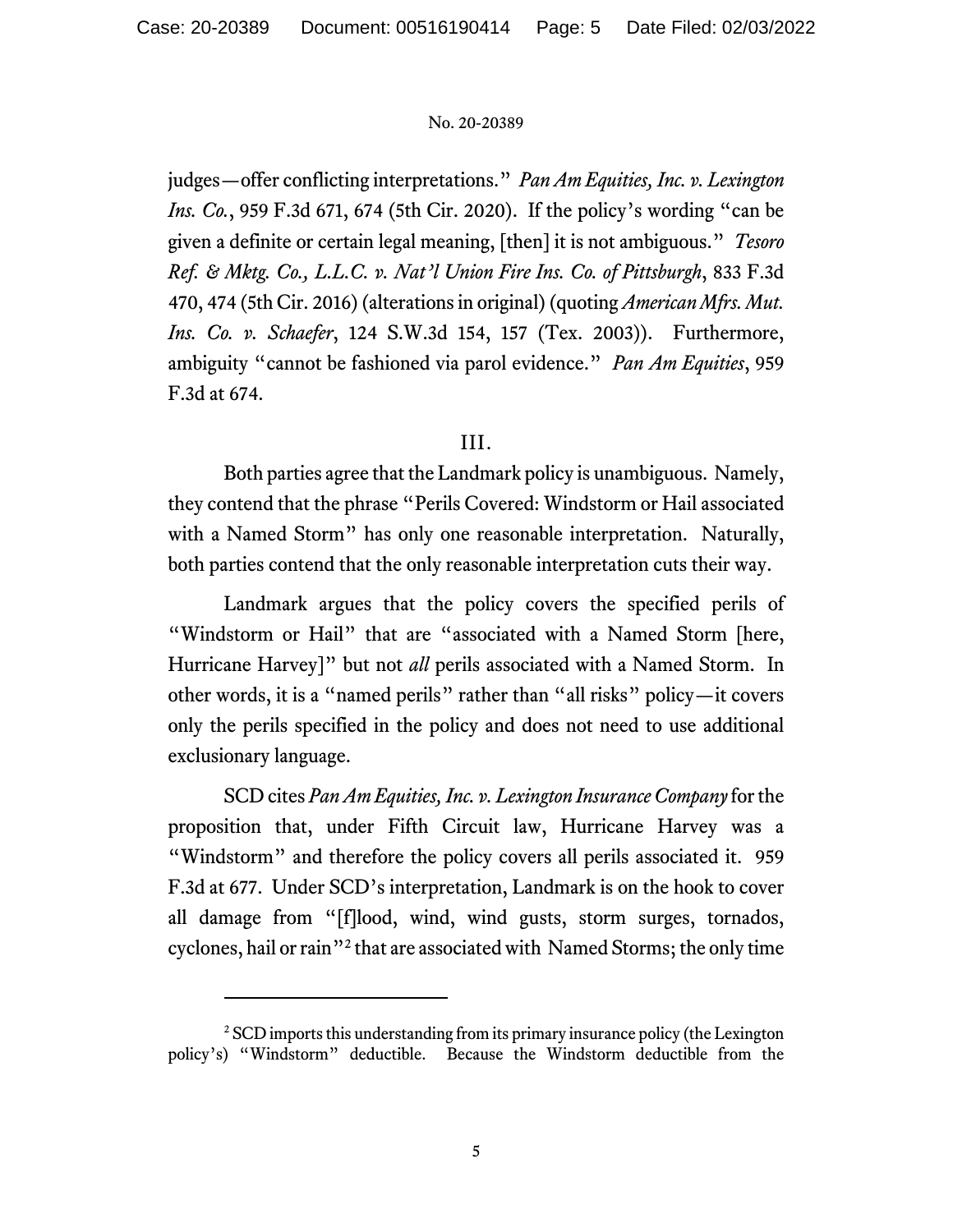the policy would not apply to a hurricane would be if it did not rise to the level of becoming a Named Storm.

We agree with Landmark because its interpretation aligns with the plain meaning of the text of the policy.<sup>3</sup> Landmark's interpretation, unlike SCD's, makes sense of the framing phrase "Perils Covered." This framing sets up "Windstorm" and "Hail" as specific perils that may be associated with a number of weather events rather than as weather events that may encompass any number of perils. If SCD's interpretation of the policy were correct, then the Landmark policy simply could have stated that *all* damage from a Named Storm is covered (regardless of the peril that caused the damage). But the Landmark policy does not state this. Instead, the policy frames its coverage as applying to specific "[c]overed perils."

Furthermore, the listing of "Windstorm" and "Hail" separately supports Landmark's interpretation that the policy covers specific perils but not others. If "Windstorm" includes all that SCD says it does (again, "[f]lood, wind, wind gusts, storm surges, tornados, cyclones, hail or rain"), there would be no need to list "Hail" separately. Texas law requires that we "give effect to all contract provisions so that none will be rendered meaningless." *Kelley-Coppedge, Inc. v. Highlands Ins. Co.*, 980 S.W.2d 462, 464 (Tex. 1998). Landmark's interpretation is the only one that accomplishes this.

Lexington policy includes perils such as "[f]lood, wind, wind gusts, storm surges, tornados, cyclones, hail or rain," SCD argues that the Landmark policy "expressly covers the perils of flood and rain associated with Windstorms."

<sup>&</sup>lt;sup>3</sup> We do not consider the affidavit from one of Landmark's underwriters attesting that there was no intent to cover flood damage. The policy is unambiguous, and an extrinsic affidavit need not be considered.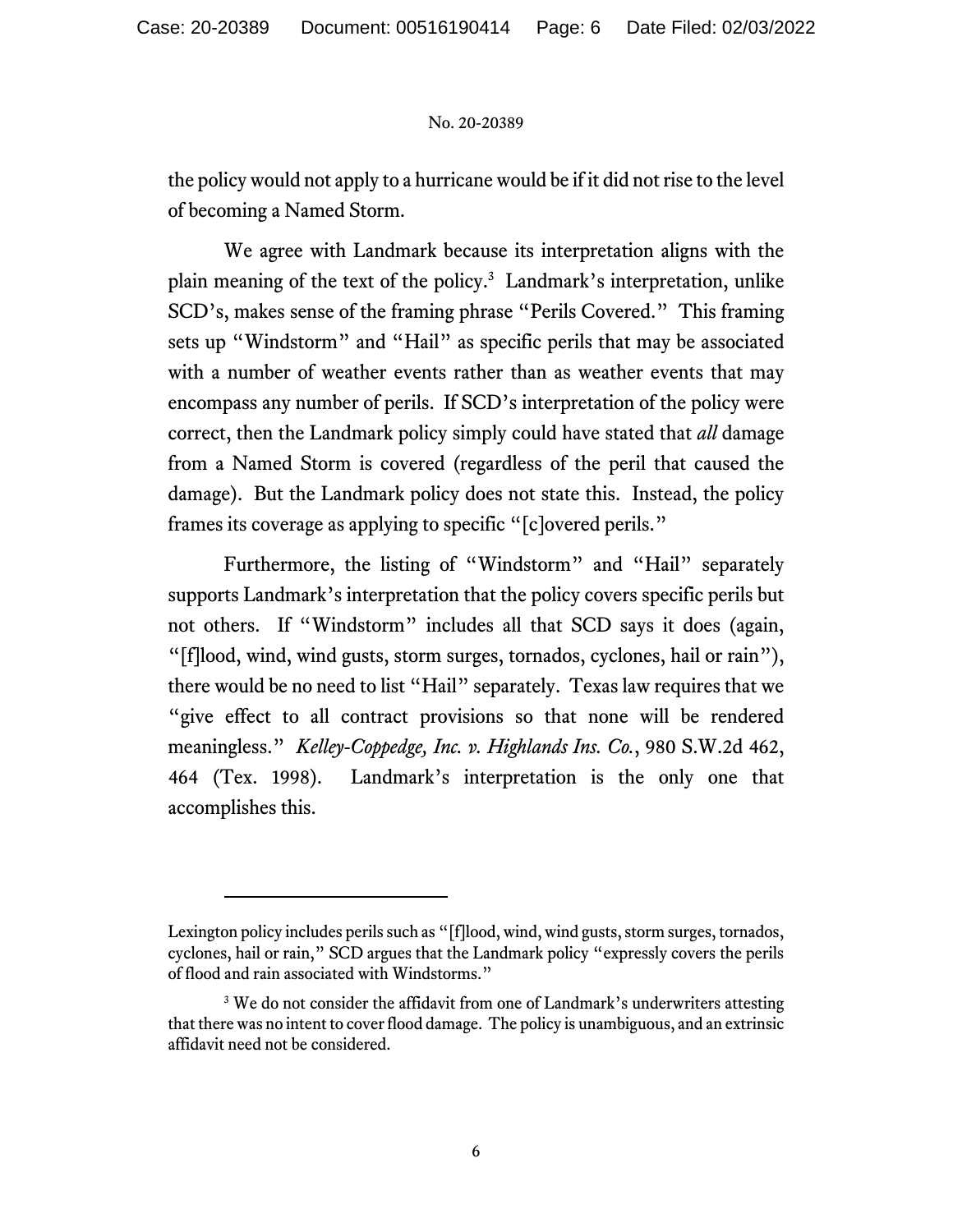We do not accept SCD's argument that Landmark needed to expressly exclude flood-related damage from its policy in order not to cover it. By its text, the policy is a "named perils" policy. The Insuring Clause covers only those perils "set forth in item 3," and Item 3 states "Perils Covered: Windstorm or Hail associated with a Named Storm." This policy defines carefully which perils it covers; all others can be understood to be excluded. As such, it insures "against all the risks named in the perils clause (and, by implication, risks not named [are] not covered)." *Ingersoll-Rand Fin. Corp. v. Emp'rs Ins. Of Wausau*, 771 F.2d 910, 912 (5th Cir. 1985).4

Furthermore, contrary to SCD's contention, *Pan Am Equities* does not stand for the proposition that, as a matter of law, the peril of "Windstorm" includes the peril of flood. Instead, *Pan Am Equities* further supports Landmark's interpretation.

*Pan Am Equities* also dealt with an insurance dispute following Hurricane Harvey. In that case, the dispute concerned which deductible the insured needed to pay. 959 F.3d at 672. There were two competing deductibles: a generic "flood" deductible favored by the insured and a steeper "Windstorm" deductible favored by the insurer. *Id.* A clause in the policy specified that when multiple deductibles applied, the largest one would trump. *Id.* 

The "Windstorm" deductible in the *Pan Am Equities* policy applied to all "loss due to Windstorm." *Id.* at 675. The Windstorm deductible included a sub-provision that expressly included "the loss or damage arising

<sup>&</sup>lt;sup>4</sup> The other exclusions in the Landmark policy that SCD points to (*i.e.*, those relating to Terrorism, electronic data, and fungus) do not transform the Landmark policy into an "all risks" policy subject to only those exclusions. Rather, those exclusions refine what types of damage Landmark will cover *when that* damage is caused by covered perils. They do not implicitly expand the number of covered perils.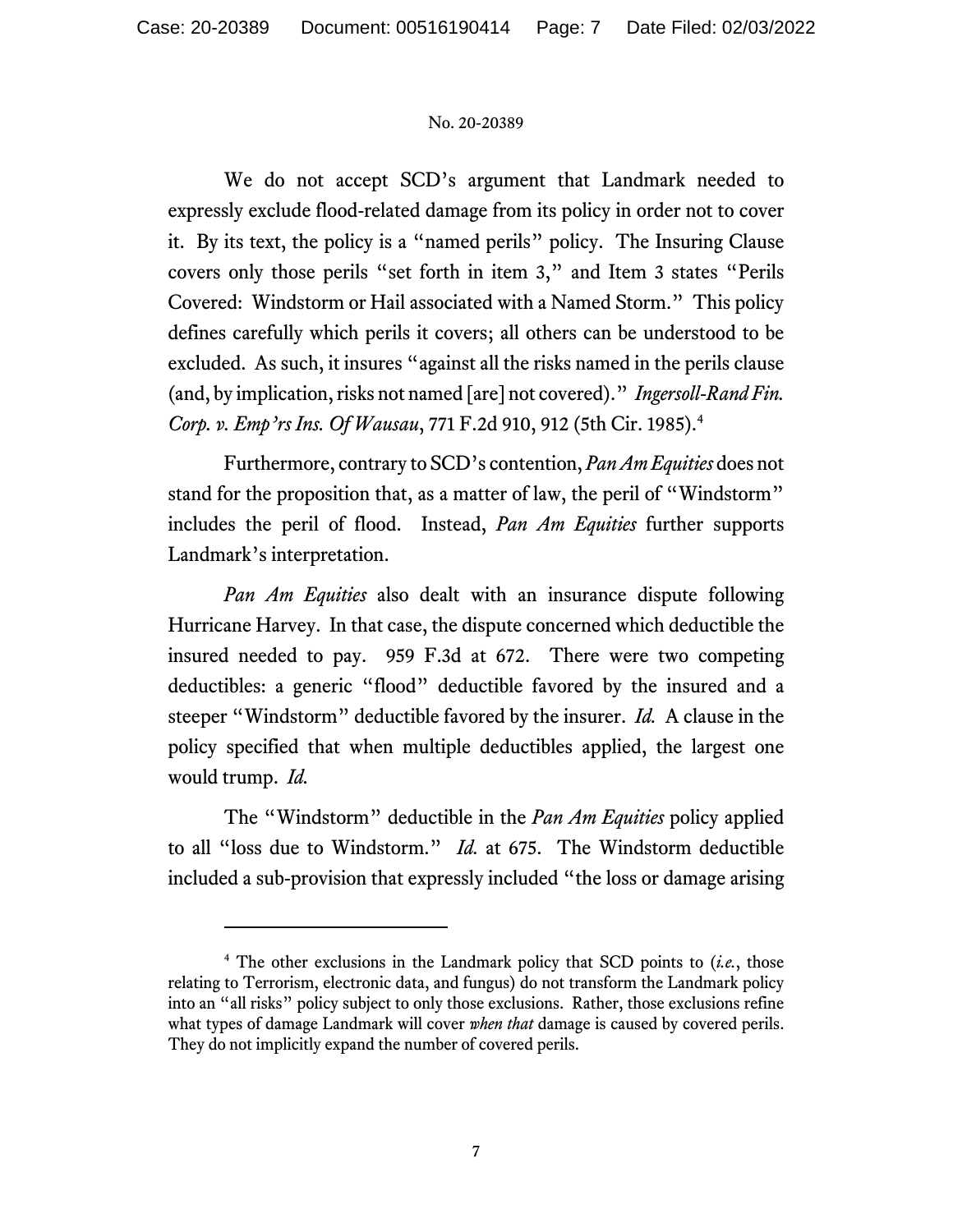out of a Named Storm." *Id.* at 673. The so-called "Named Storm provision" in that policy was thus very different from the term "Named Storm" as it is used in this case. In *Pan Am Equities*, the Named Storm provision *enlarged*  what qualified as a loss under the "Windstorm deductible," *id.* at 675, whereas here the term "Named Storm" is the overarching occurrence, and the policy expressly describes which perils associated with that occurrence are covered.

Furthermore, *Pan Am Equities* differentiated between the perils of windstorm and flood, and included flood damage within the "Windstorm deductible" only because the "[p]olicy's 'Named Storm' provision sweeps in a slew of associated perils *explicitly untethered from wind, specifically 'Flood.'*" *Id.* at 676 (emphasis added). In other words, only because of express language in the policy at issue in *Pan Am Equities* was "Windstorm" enlarged to include flood-related damage.<sup>5</sup>

Although "Windstorm" in another policy could include flood and hail damage, in the specific context of the instant policy, it is a specific peril "associated with a Named Storm." *See Fireman's Ins. Co. of Newark v. Weatherman*, 193 S.W.2d 247, 248 (Tex. Civ. App.—Eastland 1946, writ

<sup>5</sup> SCD also argues that the "Windstorm deductible" in the *Pan Am Equities*  decision is relevant to the Landmark policy. It is true that the policy in *Pan Am Equities* was also issued by Lexington Insurance Company, the primary insurer in this case. But the Landmark policy is *not* the Lexington policy, and the Landmark policy specifies the extent to which it incorporates any definitions from the Lexington policy. It does not incorporate the "Windstorm" deductible. SCD points to the "Maintenance of Primary Insurance" section as incorporating the Windstorm deductible, but that section in no way expands the perils insured by the Landmark policy. That section, in relevant part, states: "In respect of the perils *hereby* insured against, this Policy is subject to the same warranties, terms, and conditions . . . as are contained in [the Lexington policy]." (emphasis added).